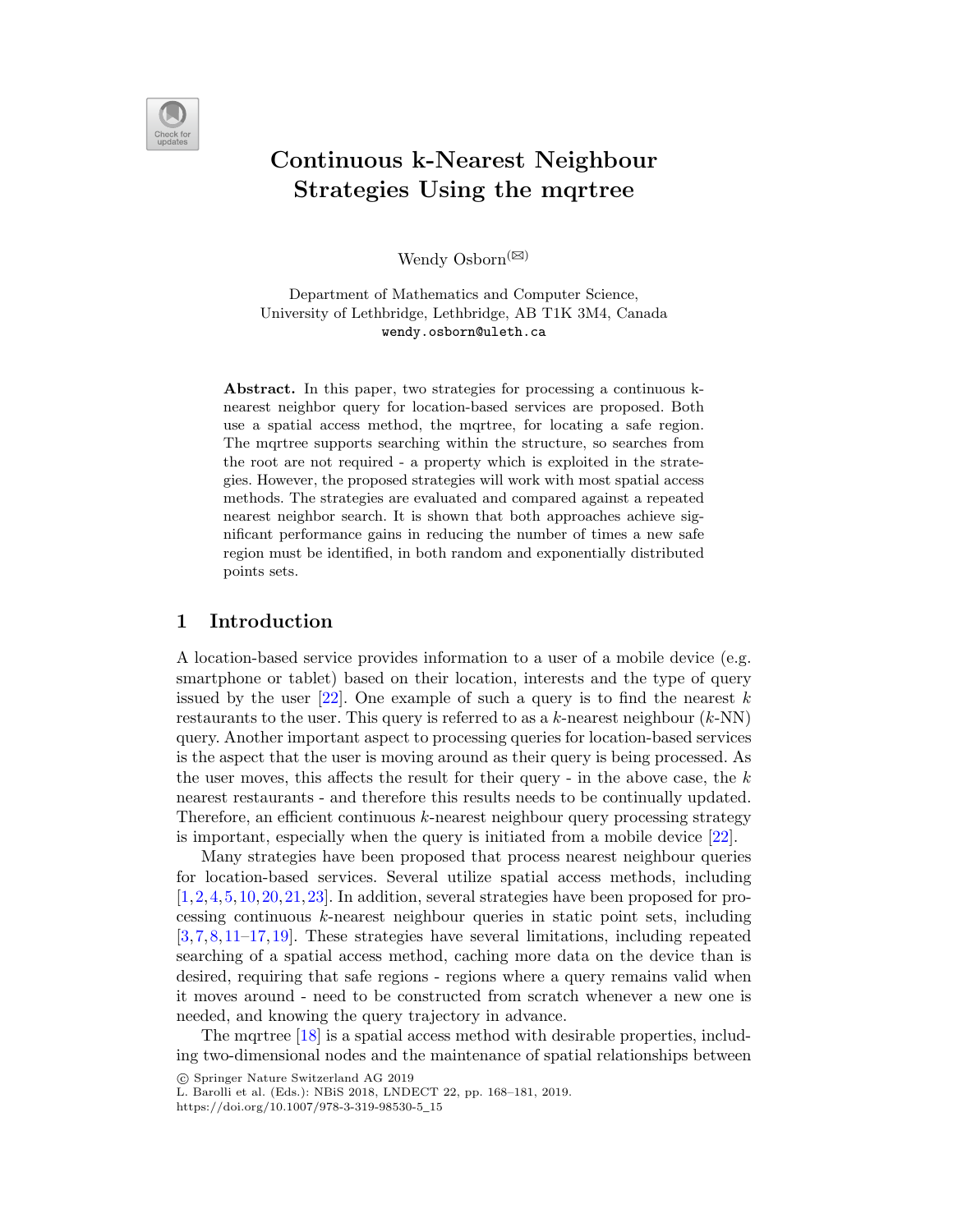objects. This structure lends itself to continuous spatial query processing that requires no repeated searching from the root, no requirement to know the trajectory in advance, and no requirement to construct safe regions from scratch, since potential ones exist in the index structure. The mqrtree has been applied to process *k*-nearest neighbour queries [20], and preliminary results are promising. However, when used to process a continuous *k*-nearest neighbour queries, many adjacent queries produce the same results, which is undesirable and unnecessary.

There, this paper proposes two strategies for continuous *k*-nearest neighbour processing that utilize an approximation-based spatial access method (e.g. mqrtree). The strategies obtain safe regions from the spatial access method. In addition, the strategies determine where to begin the search *within the structure* for an updated safe region, when a new one is needed. An experimental evaluation and comparison shows that the strategies significantly reduce the number of new safe regions needed for processing a user trajectory of queries, and also reduces the computation required for the employed *k*-nearest-neighbour strategy.

# 2 Background

This section presents some background relevant to the work to be proposed. An overview of the mqrtree is provided here, along with a summary of its *k*-nearest neighbour search strategy. More details on the mqrtree (including validity, insertion, construction, and basic region searching algorithms) can be found in [18], while details on the *k*-nearest neighbour search can be found in [20].

The mqrtree [18] is a approximation-based spatial access method that uses two-dimensional nodes to organize objects in two-dimensional space. This allows the existing spatial relationships to be maintained between objects and the regions of space that contain them. After an object or point is inserted, a validity test is performed to ensure that all spatial relationships are maintained, and any objects or regions that violate the spatial relationship rules are relocated. In addition to traditional region searching and point searches, the features of the mqrtree also allow it to support *k*-NN searching. A very nice feature of the mqrtree that will lend itself nicely to *k*-NN searching is that zero overlap of regions (on the same level of the tree) occurs when the mqrtree is used to solely index point data [18].

Figure 1 presents an mqrtree for the given dataset. A node has the quadrants NW, NE, SW and SE. Each node has a corresponding nodeMBR, which encompasses all objects, points and regions in the subtrees accessible from the node. All objects and regions containing other objects, are placed in the appropriate quadrant based on their relationship to the centroid of the nodeMBR. For example, in the leaf node containing m1, m2 and p9, we observe that m1 is NW of the centroid for the nodeMBR that contains it Similarly, m2 is SW and p9 is NE of the centroid, respectively. Therefore, these objects are placed in the NW, SW, and NE quadrants of the node, respectively. All nodes, including the root node, are organized in this manner.

The mqrtree *k*-nearest neighbour search strategy [20] requires two steps: (1) location of a candidate nodeMBR that leads to at least *k* points, which requires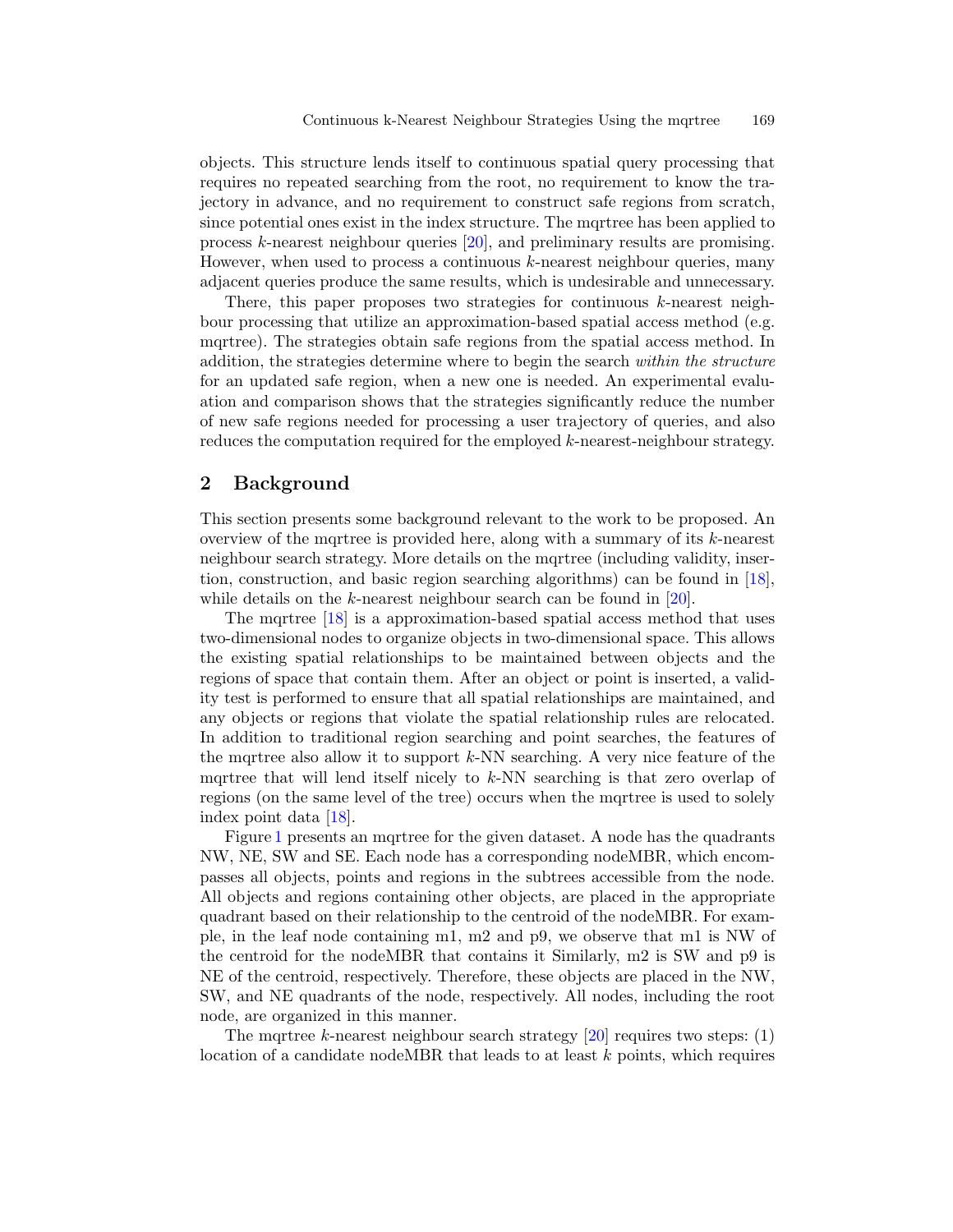

Fig. 1. mqrtree example [18]

a simple path search, and (2) a traversal of all nodes from that location in order to obtain the corresponding set of points that reside in the nodeMBR. If the obtained nodeMBR and point set contain a valid *k*-nearest neighbour result for the query, then the search is stopped. Otherwise, this process is repeated at the parent entry of the nodeMBR, until a suitable candidate is found. In the worst case, the nodeMBR at the Root node may be chosen. However, studies show that this case happens infrequently [20].

# 3 Continuous *k*-Nearest Neighbour Strategies

In this section, I propose two strategies for continuous *k*-nearest neighbour query processing. First, the concept of a safe region will be presented, along with how it can be obtained easily. Then, I propose two strategies - CKNN1 and CKNN2 that deal with decisions on what to do when safe regions are no longer valid. I will first present the strategies respect to the mqrtree *k*-nearest neighbour strategy proposed in [20]. After, the application to any existing spatial access method will be discussed.

## 3.1 Safe Regions

Intuitively, a region of space is defined as a *safe region* if the query remains in the region, as this guarantees that the query answer is valid. With respect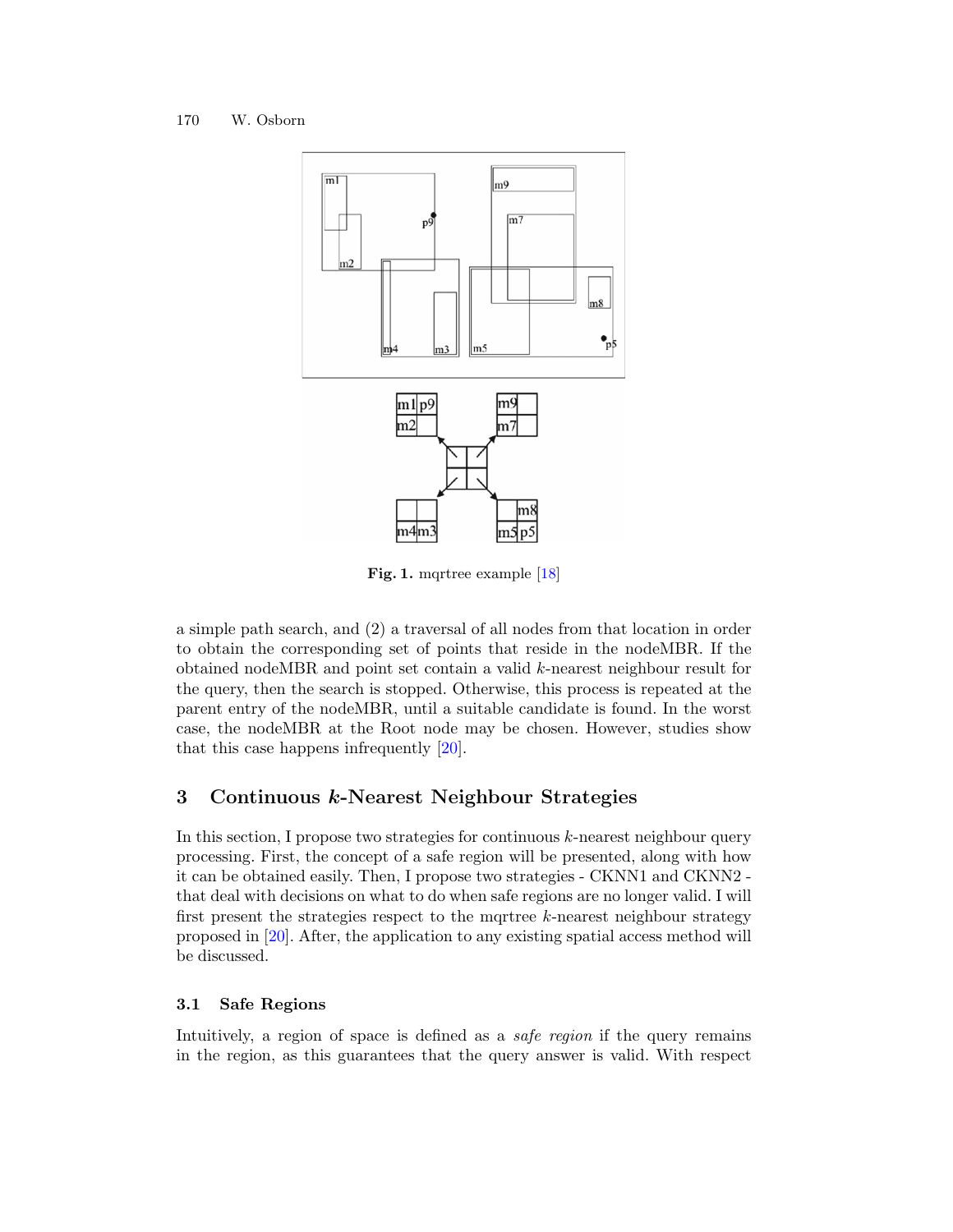to a *k*-nearest neighbour query, if a query remains in the safe region, then the current result (i.e. *k* nearest neighbours) remains valid. This work also utilizes the concept of a *safe region*. However, whether or not a region of space is considered safe will be determined differently than in other safe-region approaches. The trade off is that existing minimum bounding rectangles within a spatial access method can serve as safe regions.

Given a region (*lx, ly, hx, hy*), a query point *q* and the *k*th nearest neighbour *kq*, a region of space is identified as a safe region if it meets the following criteria:

- 1. it contains at least *k* points, and
- 2. the distance between *q* and *kq* is less than or equal to the distance between *q* and each side of (*lx, ly, hx, hy*):

$$
dist(q, kq) < min(dist(q, lx), dist(q, hx), dist(q, ly), dist(q, hy))
$$

Figure 2 depicts a valid and invalid safe region respectively for a 1-nearest neighbour query. In Fig. 2a, the distance from the query point to the *k* point (where  $k = 1$ ) is less than all distances to the four sides of the region. Therefore, this is a valid safe region for this query point. In Fig. 2b, the distance between the query point and the *k*th point is greater than the distance to the north side of the region. This means that there may be a closer nearest neighbour that resides outside of the north side. Therefore, this region is not a safe region since the query result is not guaranteed.



Fig. 2. Valid and invalid cases

To obtain a safe region, one approach is to construct a new one whenever that is required. This can become costly if being created from scratch. Another approach - and the one adopted for this work - is to utilize a data structure that already contains pre-defined regions, in order to locate a suitable safe region. A spatial access methods (i.e. spatial index) [6] is a hierarchical structure that indexes regions of objects, and regions of regions, using minimum bounding rectangles. Therefore, a spatial access method is very suitable for obtaining candidate safe regions that will support multiple queries along a user trajectory without having to be updated.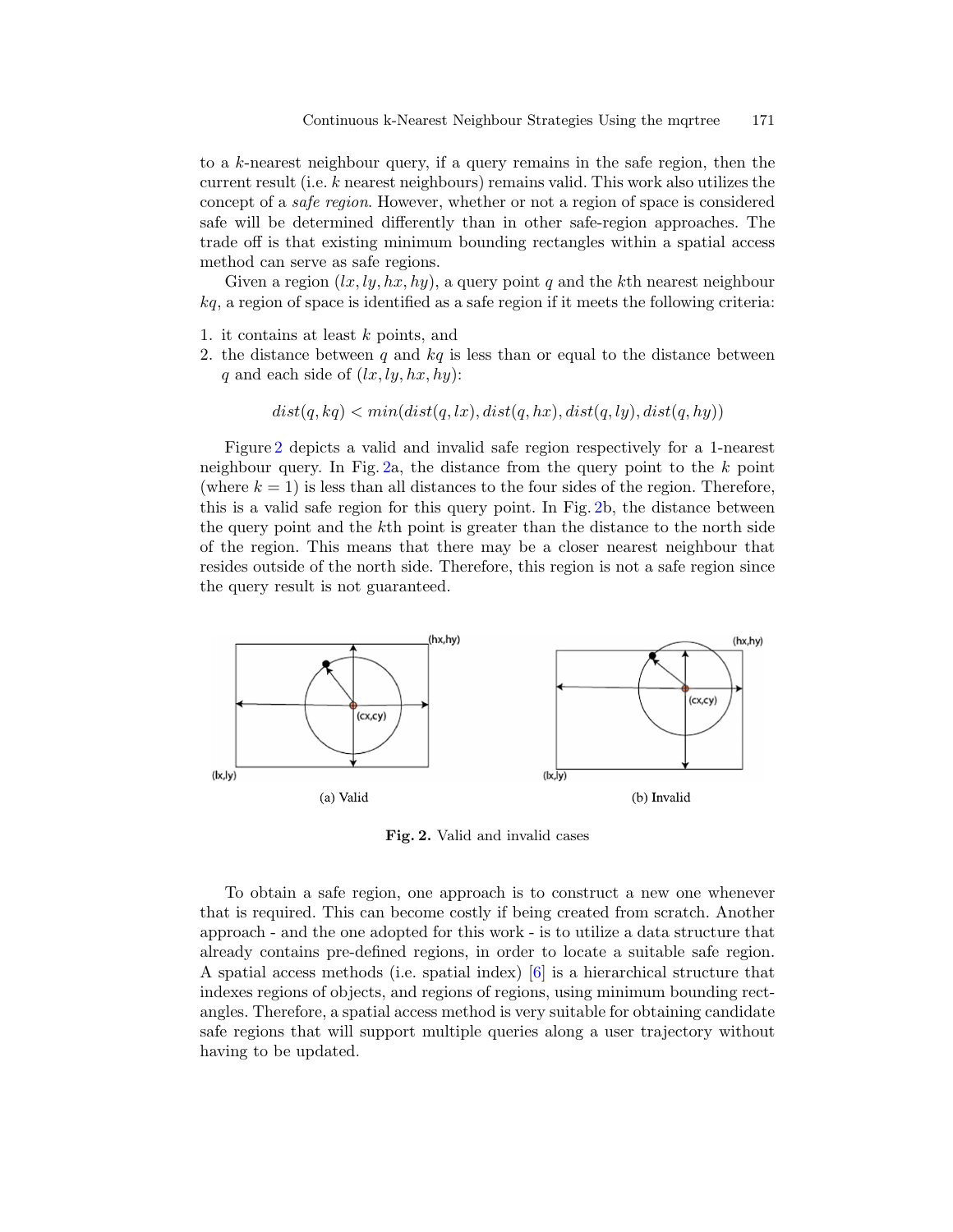## 3.2 CKNN1 and CKNN2

I now present the two approaches for continuous *k*-nearest neighbour query processing that utilize minimum bound rectangles (MBRs) from a hierarchical approximation spatial access method. For presentation purposes here, I assume the use of the mqrtree [18] and its corresponding *k*-nearest neighbour strategy [20].

The first strategy, called CKNN1, works as follows. First, for the first query point *p*, an initial safe region and corresponding set of *m* points (where  $m \geq k$ ) that reside within the safe region are identified using the *k*-nearest neighbour strategy. For each subsequent query point along the user trajectory, it is handled based on one of the following situations:

- 1. The safe region is still valid and is not the minimum bounding rectangle from the root node of the mqrtree. There is nothing further that needs to be done here until the next query arrives.
- 2. The safe region is still valid, but was derived from the minimum bounding rectangle that corresponds to the root node. The search starts over again from the root node for a new safe region and corresponding point set that contains the *k* nearest neighbours. The reasons for handling this case in this manner are the following. First, a safe region that corresponds to the root node will have a corresponding set of  $m \geq k$  points that includes all points from within the mqrtree. This can be up to thousands or millions of points, which most mobile devices will not (likely) have the storage capacity to handle. Second, and related, a safe region corresponding to the root node will always remain valid and never result in a new safe region being sought, unless the situation is forced. This will result in some additional processing cost, but the tradeoff is that a more management safe region and set of points can be send to the client.
- 3. The safe region is no longer valid. The search begins for a new safe region (and corresponding point set) from the parent of the node from which the safe region was derived. This approach is proposed in order to attempt to optimize the *k*-nearest neighbour search by not having it begin at the root of the mqrtree.

This strategy continues while query points are sent from the client and remain within the general region of space covered by the mqrtree. Figure 3 depicts the pseudocode for the CKNN1 strategy. This pseudocode utilizes the following functions: (1) knn query(starting node, query point, safe region, result set), to find and return a new safe region and points (i.e. result set) that reside in it, and (2) node(region) to return the node that represents the region passed in.

The second proposed strategy, called CKNN2, is a simplified version of CKNN1. It works as follows. An initial search for a safe region and corresponding set of points that reside in the safe region is still carried out. Then, for each subsequent query point along the user trajectory, it is handled in one of two ways: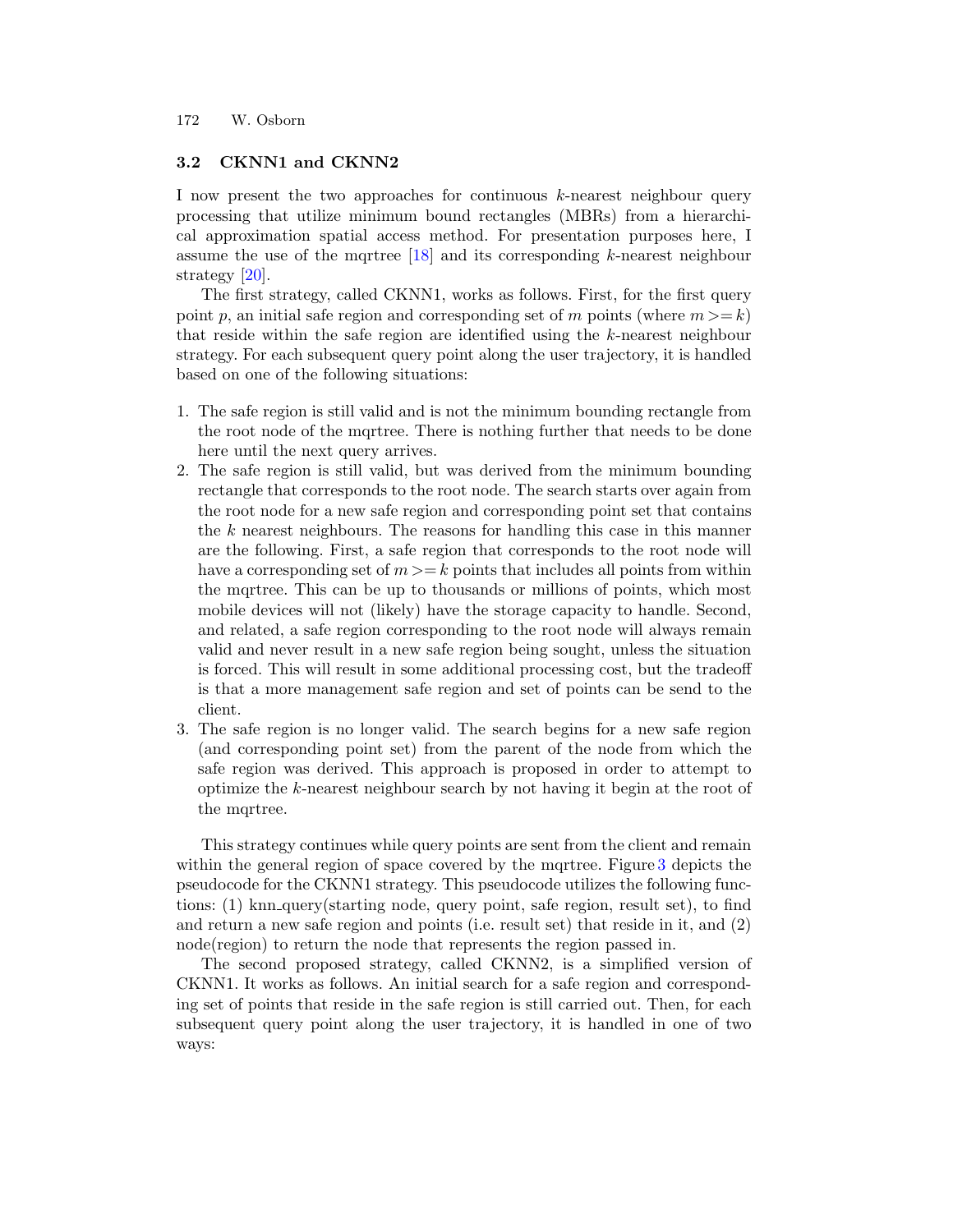```
knn = k (from client)
search\_point = NULL (from client)result_set = NULL (send to client when updated)
safe_region = NULL (sent to client when updated)
/* obtain first point on user trajectory */
search\_point = obtain\_next\_point();
While exists (search_point)
   /* is k-nn result still valid in the current node region ?*/If exists (safe_region) and and node (safe_region) != Root
        and safe_region_valid (safe_region, search_point, knn)
        /* nothing to do - fetch the next point
   Else if not exists(safe-region) or node(safe-region) = Root/* perform k-nn query from root node */
        knn_search(Root, search_point, knn, safe_region,
                   result_set)Else
             /*safe region not valid */
        /*perform k-nn query from parent of node corresponding
           to safe\_region*/knn_search(node(safe_region)->parent, search_point,
                   knn, safe_region, result_set)
    End If
    /* obtain next point on user trajectory */
    search\_point = obtain\_next\_point()End While
```
Fig. 3. First continuous k-NN search strategy - CKNN1

- The safe region is still valid and is not the minimum bounding rectangle from the root node of the mqrtree. There is nothing further that needs to be done here until the next query arrives.
- For all other cases, the search for a new safe region and corresponding point set begin at the Root node.

The reason for proposing a simplified version of CKNN1 is to determine if starting new searches from within the mqrtree structure, as opposed to returning to the root, results in significant savings in computation.

#### 3.3 Application to Other Spatial Access Methods

Although I assumed above that the mqrtree *k*-nearest neighbour strategy [20] is the ad-hoc strategy of choice, both strategies will also work with other spatial access methods that are hierarchical-based and utilize minimum bounding rectangles for approximations of regions of points and regions that contain other regions. The only requirement are: (1) a *k*-nearest neighbour strategy exist for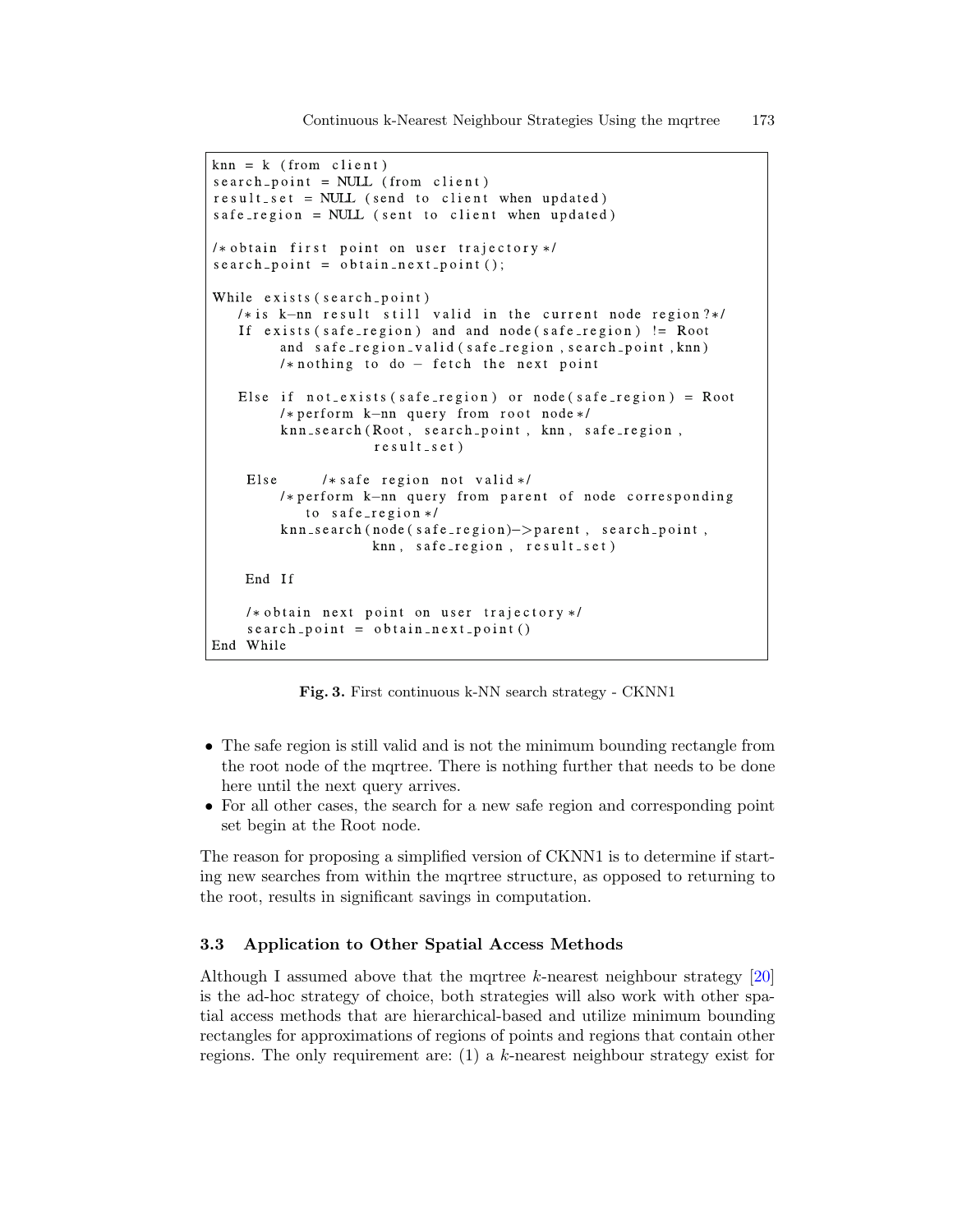a chosen spatial access method that can identify and return both a safe region and a corresponding superset of points that reside in the safe region, and (2) that pointers from all nodes (except the root) exist that point back to the parent nodes. If these requirement are met, then the above strategies CKNN1 and CKNN2 can be applied.

## 4 Evaluation

This section presents the empirical evaluation of the mqrtree-based *k*-NN strategy, including a comparison against repeated *k*-nearest neighbour searching. I first present the framework and evaluation methodology. Then, I will present the outcome of the evaluation and the resulting discussion of the outcome.

#### 4.1 Methodology

The mqrtree-based *k*-NN strategy is implemented in C on a PC running the Centos 7 version of Linux. It was evaluated using several synthetic point sets for both the data and the queries. These were chosen so that certain characteristics, such as the number of points and distribution, could be controlled. Altogether, 18 points sets were used for the experiments. The first are 6 point sets of uniform distribution, each of which 500, 1000, 5000, 10000, 50000, and 100000 points respectively. Each set of *n* points is drawn from a two-dimensional region of space of dimensions  $(\sqrt(n) * 10)x(\sqrt(n) * 10)$ . For example, the points in the 1000-point set are drawn from a  $310 \times 310$  region.

Next are 6 point sets of exponential (i.e., skewed) distribution. Each also contains the same number of points as the uniform datasets, and are drawn from the same sized regions of space as the uniformly distributed sets. Finally, there are 6 sets of query points. Each contain the square root of the number of points of the data set they are applied to. For example, the query point set corresponding to the 1000-point data sets contains 31 query points, while the one corresponding to the 100000-point data set contains 316 query points. The reason for this is because the query point set in each file represents a trajectory that proceeds diagonally through the region of space that contains the points.

The two continuous strategies proposed above are evaluated by using the mqr-based *k*-nearest neighbour strategy proposed in [20]. This strategy is also employed for comparison against the two strategies by performing repeated searching. This strategy was chosen for comparison due to promising performance improvements shown in its preliminary evaluation. The expectation is that using the continuous strategies with it will result in further performance improvements.

The following tests are performed by applying the point query sets to their respective point data sets, mentioned above:

• 1-NN, first continuous strategy. 12 tests, with 6 using the uniform point sets and 6 using the exponential point sets.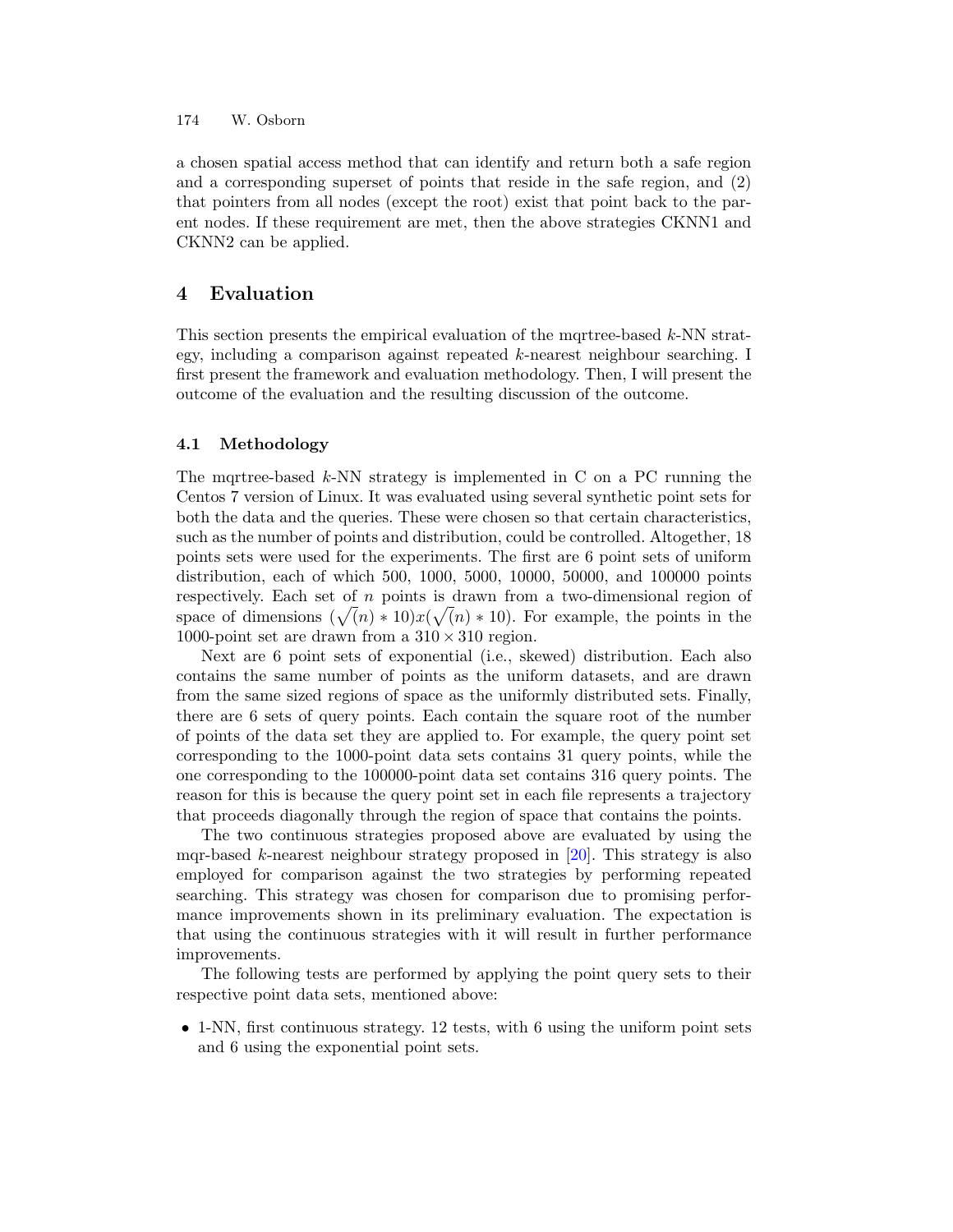- 1-NN, second continuous strategy. 12 tests, with 6 using the uniform point sets and 6 using the exponential point sets.
- 1-NN, repeated individual search. 12 tests, with 6 using the uniform point sets and 6 using the exponential point sets.
- $k$ -NN  $(k = 1$  to 10), first continuous strategy. 20 tests, with 10 using the uniform 10000-point set and 10 using the exponential 10000 point set.
- $k$ -NN  $(k = 1$  to 10), second continuous. 20 tests, with 10 using the uniform 10000-point set and 10 using the exponential 10000 point set.
- $k$ -NN ( $k = 1$  to 10), repeated individual search. 20 tests, with 10 using the uniform 10000-point set and 10 using the exponential 10000 point set.

For all tests, the following performance factors are recorded:

- The CPU time is recorded for each query. Two average times are calculated and recorded: the average time over all queries, and the average time for the queries that have less than  $2 \mu s$  CPU time. The reason for this will be explained later.
- *•* The number of queries that have less than 2µs CPU time.
- The number of pages hits. The number of page hits (i.e., nodes that are checked) for each query is recorded.
- The number of queries with invalid tests over the trajectory. Tt is possible that the initial set of candidate points that is fetched may not contain a valid set of *k* nearest neighbours, due to other members of the true result being outside of the corresponding superMBR. Therefore, the number of queries that produce at least one invalid result during the search is recorded.
- The number of queries that traverse from the root. In [20] it is possible that the chosen safe region corresponds to the root node, which means that the entire spatial access method must be traversed.

In addition, for the tests that utilize the continuous query processing approaches, the number of times a safe region remained valid when the next query point was evaluated is also recorded. This is not specifically recorded for repeated *k*-nearest neighbour searching, since all queries are executed from the beginning (i.e. Root).

#### 4.2 Results

I first present the comparisons of most results across all of the performance factors above, followed by a comparison of how the retention of safe regions over many query points affect the number updates to the safe region that must be performed. In all charts presented here: strat is the strategy applied (cknn1, cknn2, knn is for repeated knn), k is the number of nearest neighbours  $\#$ points is the number of points in the data set,  $\#$ queries is the number of queries, max#phits is the number of page hits (i.e. node accesses) required by the worst performing query point, avg#phits is the average number of page hits over all queries, #valid is the number of times a safe region remained valid when one or more subsequent query points arrived, #invalid is the number of queries that had last least one invalid safe region generated during the search for a valid safe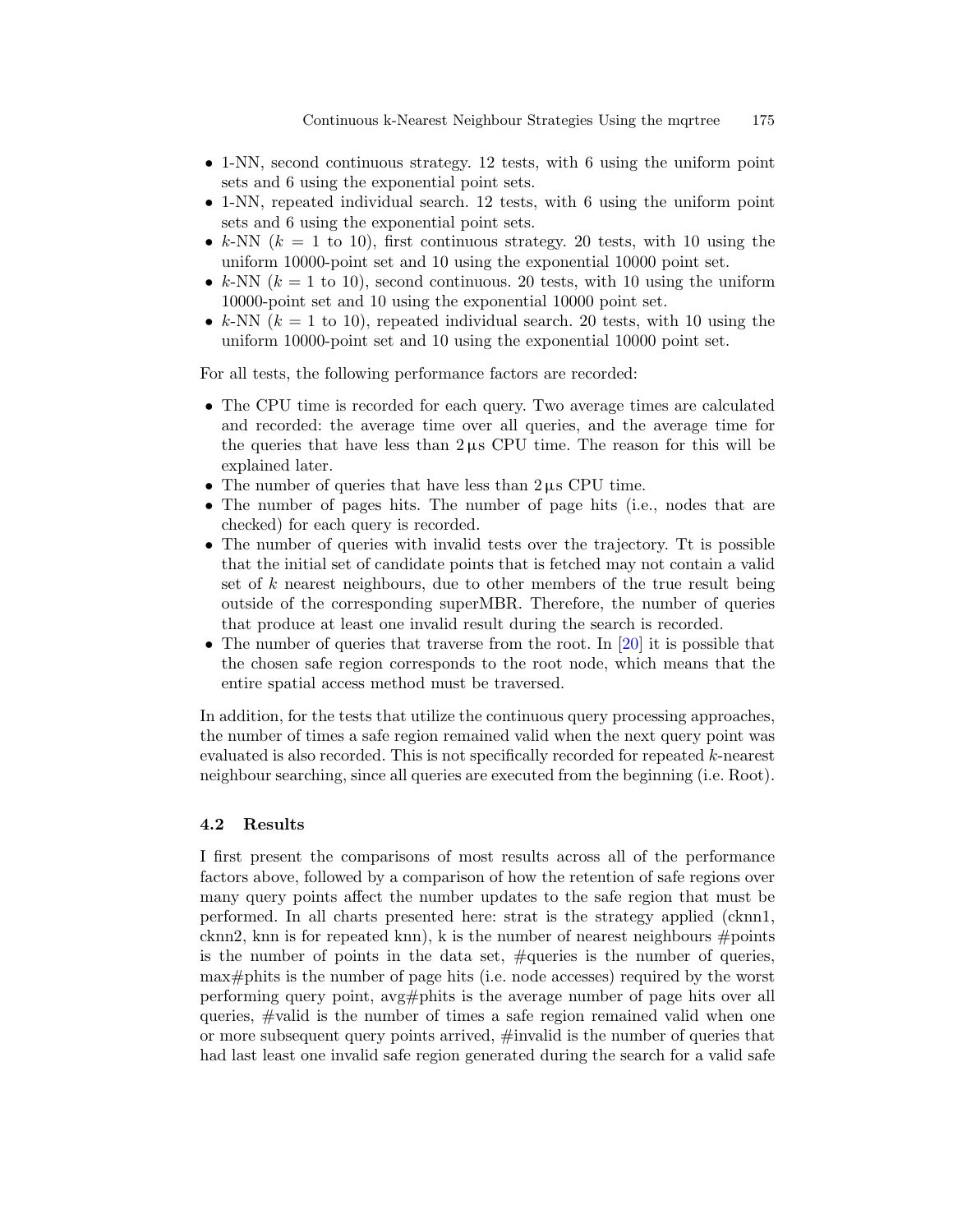region (see [20] for more info),  $\#$ root is the number of queries that ultimately chose a safe region that corresponded to the root of the mqrtree, avgtime is the average CPU time over all queries,  $\#u2ms$  is the number of queries that required less than  $2\mu$  of CPU time, and tu2ms is the average running time for the queries that ran in less than  $2\mu$ .

Figures 1 and 2 present the results of the 1-nearest neighbour tests across all uniform and exponential point sets, respectively. Due to space limitations, we only present the results for 5000 to 100000 points. For the Uniform data sets, we observe a significantly high percentage of times that safe regions remained valid when subsequent queries were processed - from approximately 68% for queries in the 500 point set, up to approximately 95% for queries in the 100000 point set. In the Exponential data sets, we see similar trends, with the only exception being for the exponential 500-point set. This number also contributes to improvements in the number of queries that identified at least one invalid safe region during the search for one is significantly lower in both CKNN1 and CKNN2, over repeated knn searching.

We also see that for the Uniform data set, there exists no noticeable difference between the average number of page accesses between CKNN1 and CKNN2, although both have modest improvements over repeated knn searching. However, a surprise is with the difference in the average number of pages accesses for the Exponential data sets. The average for CKNN2 is actually lower than that for CKNN1.

Finally, we see the high maximum number of page accesses for both the Uniform and Exponential data sets. Although we observe a high number of times that a safe region remains valid, unfortunately in some cases performing a *k*-nearest neighbour query still incurs a high number of page hits. This does have more to do with the *k*-nearest neighbour strategy chosen [20] than the proposed approaches here.

Next, Figs. 3 and 4 present the results of the mqrtree-based *k*-NN tests on both the 10000-point Uniform and Exponential point sets, respectively. Due to space limitations, only the even nearest neighbour results (i.e. 2,4,6,8 and 10) are shown. However, this subset still represents the outcome across all 10 cases. Here, we can observe another surprising finding - that the number of nearest neighbours does not affect the number of times a safe region remains valid when subsequent queries are processed! In addition, although the number of queries that find at least one invalid safe region does increase with *k*, the increase is modest when compared to repeated *k*-nearest neighbour searching. Finally, the trends with the average number of page hits found in the 1-nearest neighbour tests (Tables 1 and 2) also exist here.

Finally, Figs. 4 and 5 depict the percentage of times that a new safe region is needed due to it being no longer valid. As the number of points increases, this percentage decreases - and is especially noticeable when compared to the 100% that is required for repeated 1-nearest neighbour searching. Also, the number of nearest neighbours does not affect the percentage of updates required to the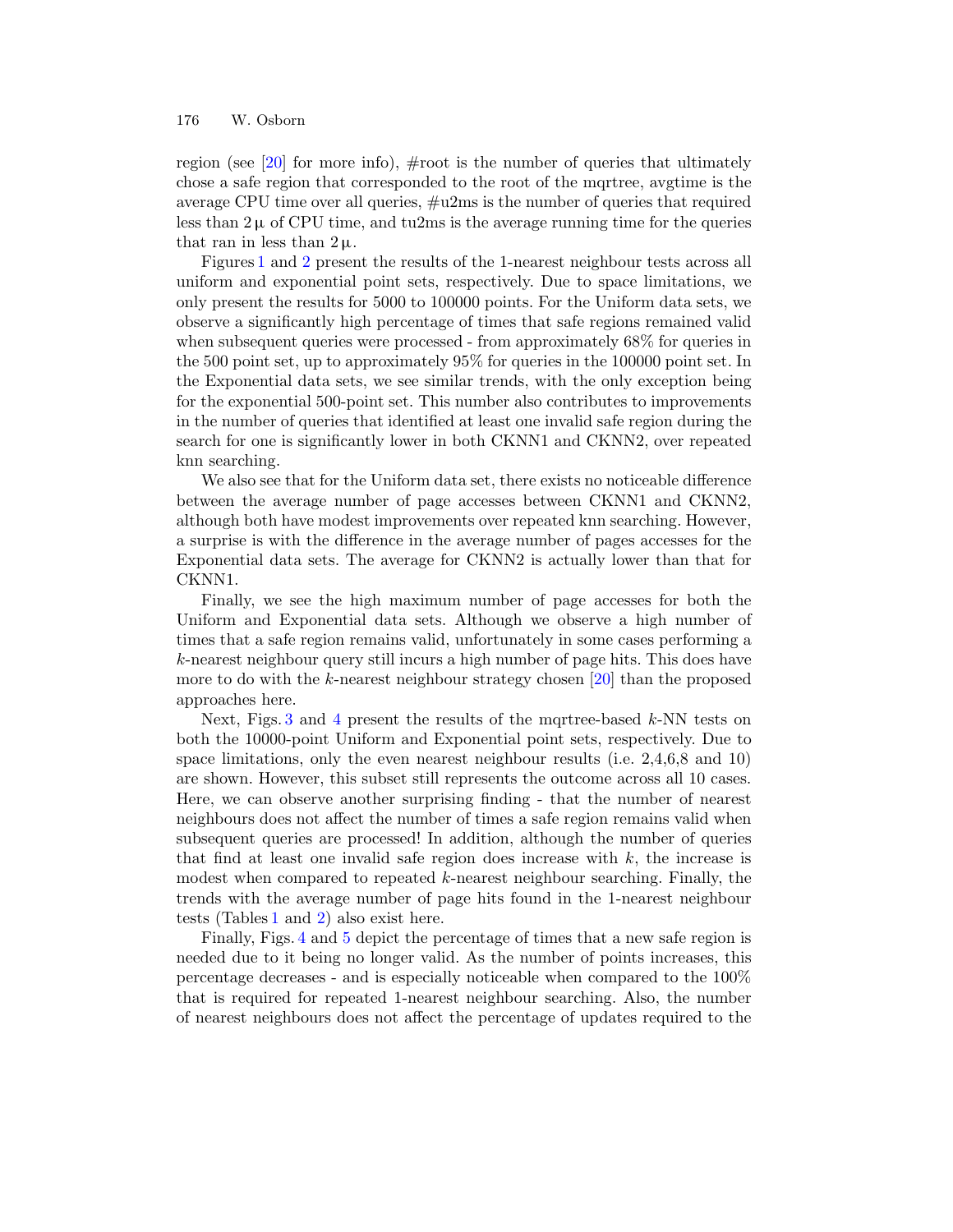|        | $\#$ points $\#$ queries strat |             | $\max\# \text{plits}$ avg#phits $\#$ valid $\#$ invalid $\#$ root avgtime $\#$ u2ms tu2ms |        |          |                |                |       |     |      |
|--------|--------------------------------|-------------|-------------------------------------------------------------------------------------------|--------|----------|----------------|----------------|-------|-----|------|
| 5000   | 70                             | $\rm cknn1$ | 3854                                                                                      | 91.10  | 58       | 6              | 1              | 1.26  | 67  | 0.51 |
|        |                                | cknn2       | 3854                                                                                      | 91.41  | 58       | 6              | 1              | 1.25  | 67  | 0.51 |
|        |                                | knn         | 3858                                                                                      | 193.59 | $\Omega$ | 34             | $\overline{2}$ | 1.94  | 65  | 0.52 |
| 10000  | 100                            | cknn1       | 5759                                                                                      | 157.23 | 87       | $\overline{4}$ | $\overline{2}$ | 3.26  | 96  | 0.52 |
|        |                                | cknn2       | 5759                                                                                      | 157.56 | 87       | $\overline{4}$ | $\overline{2}$ | 3.28  | 96  | 0.52 |
|        |                                | knn         | 5759                                                                                      | 199.63 | $\theta$ | 38             | $\overline{2}$ | 3.30  | 96  | 0.56 |
| 50000  | 223                            |             | cknn1 28815                                                                               | 215.52 | 211      | $\overline{2}$ | 1              | 21.77 | 218 | 0.51 |
|        |                                |             | cknn2 28815                                                                               | 215.64 | 211      | $\overline{2}$ | 1              | 21.71 | 218 | 0.51 |
|        |                                | knn         | 28815                                                                                     | 277.70 | $\theta$ | 81             | 1              | 21.88 | 216 | 0.57 |
| 100000 | 316                            |             | cknn1 76980                                                                               | 403.92 | 301      | 9              | 1              | 63.10 | 309 | 0.50 |
|        |                                |             | cknn2 76980                                                                               | 404.05 | 301      | 9              | 1              | 62.60 | 309 | 0.50 |
|        |                                | knn         | 76980                                                                                     | 531.31 | $\Omega$ | 136            | 1              | 63.58 | 299 | 0.53 |

Table 1. 1-nn results - uniform distribution

Table 2. 1-nn results - exponential distribution

|        | $\#$ points $\#$ queries strat |             | $\max\# \text{plits}$ avg $\# \text{plits}$ $\# \text{valid}$ $\# \text{invalid}$ $\# \text{root}$ avgtime $\# \text{u2ms}$ tu2ms |         |          |     |    |        |     |      |
|--------|--------------------------------|-------------|-----------------------------------------------------------------------------------------------------------------------------------|---------|----------|-----|----|--------|-----|------|
| 5000   | 70                             | cknn1       | 6626                                                                                                                              | 630.50  | 51       | 14  | 8  | 5.08   | 59  | 0.50 |
|        |                                | cknn2       | 6627                                                                                                                              | 553.14  | 48       | 15  | 8  | 4.63   | 60  | 0.50 |
|        |                                | knn         | 6627                                                                                                                              | 993.74  | $\theta$ | 39  | 13 | 7.79   | 53  | 0.51 |
| 10000  | 100                            | $c$ knn $1$ | 13420                                                                                                                             | 945.49  | 78       | 14  | 7  | 13.29  | 89  | 0.50 |
|        |                                | cknn2       | 13420                                                                                                                             | 788.22  | 76       | 13  | 7  | 11.70  | 90  | 0.50 |
|        |                                | knn         | 13420                                                                                                                             | 1061.04 | $\theta$ | 50  | 8  | 14.90  | 87  | 0.51 |
| 50000  | 223                            | $c$ knn $1$ | 69652                                                                                                                             | 2597.97 | 198      | 17  | 6  | 165.65 | 212 | 0.50 |
|        |                                | cknn2       | 69652                                                                                                                             | 2006.54 | 194      | 15  | 6  | 140.46 | 214 | 0.50 |
|        |                                | knn         | 69652                                                                                                                             | 3114.56 | $\theta$ | 115 | 7  | 209.86 | 210 | 0.54 |
| 100000 | 316                            |             | cknn1 137292                                                                                                                      | 3173.13 | 296      | 14  | 5  | 410.00 | 305 | 0.50 |
|        |                                |             | cknn2 137292                                                                                                                      | 2526.88 | 292      | 15  | 5  | 349.52 | 306 | 0.50 |
|        |                                | knn         | 137292                                                                                                                            | 5761.48 | $\theta$ | 171 | 7  | 788.15 | 286 | 0.56 |

safe region, and overall is significantly lower than required for repeated searching (Tables  $3$  and  $4$ ).

#### 4.3 Discussion

Overall, we observe some significant improvements in performance when a continuous *k*-nearest neighbour query processing strategy is used in conjunction with a hierarchical approximation-based spatial access methods, and related *k*nearest neighbour algorithm. Notably, that identifying appropriate safe regions from a spatial access method leads to significant savings in the number of times a new safe region needs to be found, as well as significant savings in the number of invalid attempts when trying to locate a safe region.

However, some surprising findings include a lower number of page hits in Exponential data when using what would appear to be a less efficient algorithm. CKNN2 restarts all searches for a new safe region from the root of the spatial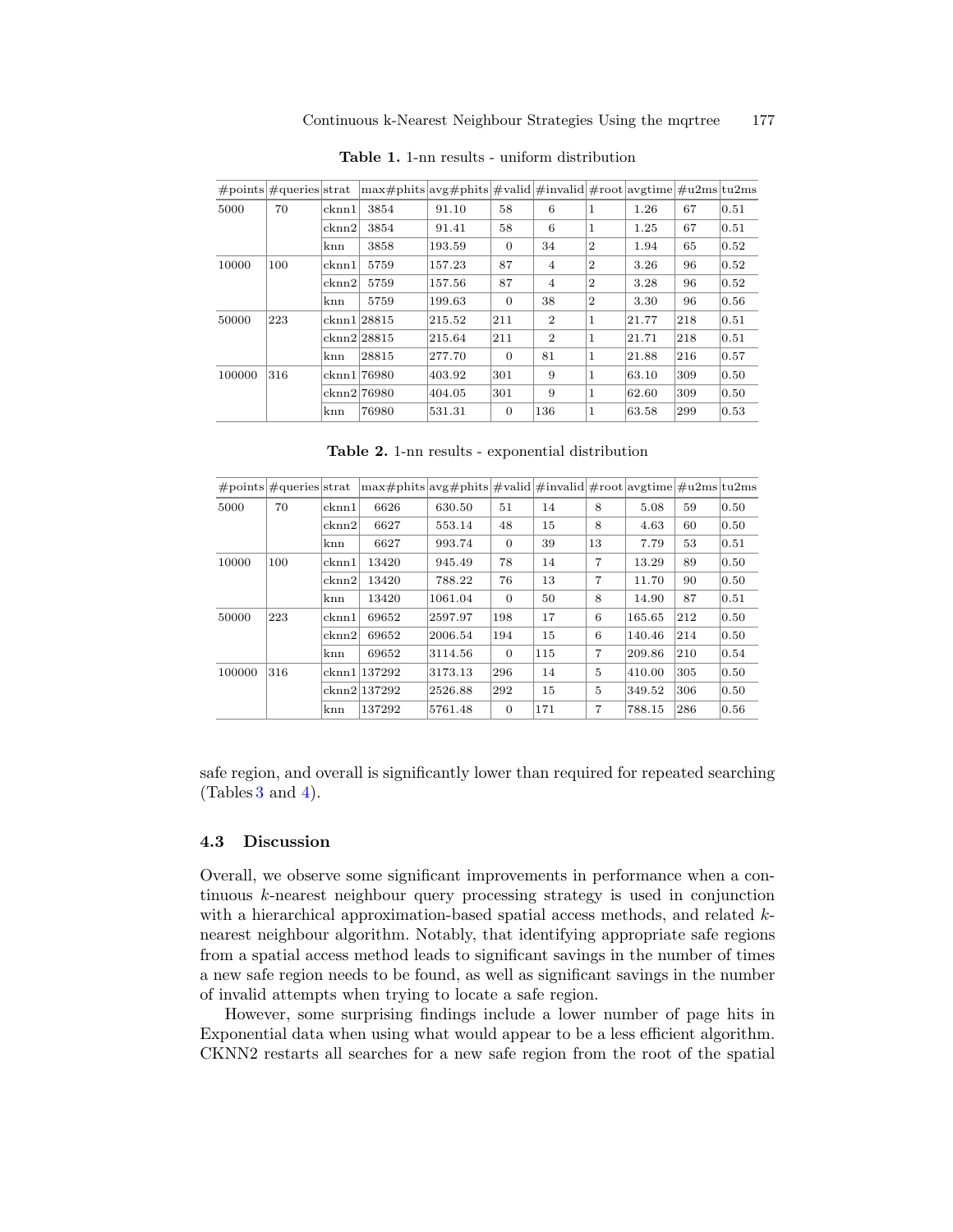| $\mathbf k$    | strat | $avg\#^{phits}$ | $max#^{pts}$ | $\#\text{valid}$ | $\#\text{invalid}$ | $\#\text{root}$ | avgtime | $\#\mathrm{u2ms}$ | tu2ms |
|----------------|-------|-----------------|--------------|------------------|--------------------|-----------------|---------|-------------------|-------|
| 2              | cknn1 | 157.28          | 5759         | 87               | 9                  | $\overline{2}$  | 3.27    | 96                | 0.52  |
|                | cknn2 | 157.61          | 5759         | 87               | 10                 | $\overline{2}$  | 3.26    | 96                | 0.52  |
|                | knn   | 240.24          | 5759         | $\Omega$         | 88                 | $\overline{2}$  | 3.45    | 95                | 0.59  |
| $\overline{4}$ | cknn1 | 388.69          | 7713         | 84               | 26                 | 5               | 8.56    | 93                | 0.52  |
|                | cknn2 | 388.92          | 7713         | 84               | 26                 | 5               | 8.51    | 93                | 0.52  |
|                | knn   | 501.43          | 7713         | $\Omega$         | 120                | 5               | 8.80    | 91                | 0.60  |
| 6              | cknn1 | 415.80          | 7713         | 88               | 36                 | 5               | 8.66    | 93                | 0.52  |
|                | cknn2 | 396.86          | 7713         | 88               | 32                 | 5               | 8.56    | 93                | 0.52  |
|                | knn   | 564.56          | 7713         | $\Omega$         | 144                | 5               | 9.12    | 89                | 0.65  |
| 8              | cknn1 | 473.26          | 7713         | 88               | 34                 | 6               | 10.32   | 92                | 0.52  |
|                | cknn2 | 473.33          | 7713         | 88               | 34                 | 6               | 10.25   | 92                | 0.52  |
|                | knn   | 564.56          | 7713         | $\Omega$         | 144                | 5               | 9.12    | 89                | 0.65  |
| 10             | cknn1 | 552.07          | 7713         | 84               | 40                 | $\overline{7}$  | 12.87   | 91                | 0.52  |
|                | cknn2 | 552.22          | 7713         | 84               | 40                 | 7               | 12.88   | 91                | 0.52  |
|                | knn   | 756.05          | 7713         | $\overline{0}$   | 142                | $\overline{7}$  | 13.47   | 86                | 0.67  |

Table 3. knn results - uniform distribution

Table 4. knn results - exponential distribution

| $\mathbf k$    | strat | $avg\#^{}$ | $max#^{pts}$ | $\#$ valid     | $\#\text{invalid}$ | $\#\text{root}$ | avgtime | $\#\mathrm{u2ms}$ | tu2ms |
|----------------|-------|------------|--------------|----------------|--------------------|-----------------|---------|-------------------|-------|
| $\overline{2}$ | cknn1 | 1014.65    | 13420        | 78             | 15                 | 8               | 14.35   | 88                | 0.50  |
|                | cknn2 | 857.36     | 13420        | 76             | 14                 | 8               | 12.75   | 89                | 0.50  |
|                | knn   | 1061.35    | 13420        | $\overline{0}$ | 53                 | 8               | 14.82   | 87                | 0.51  |
| $\overline{4}$ | cknn1 | 1273.40    | 13420        | 81             | 16                 | 10              | 17.72   | 85                | 0.50  |
|                | cknn2 | 1173.58    | 13420        | 81             | 15                 | 10              | 16.77   | 86                | 0.50  |
|                | knn   | 1598.87    | 13420        | $\overline{0}$ | 73                 | 11              | 21.88   | 82                | 0.52  |
| 6              | cknn1 | 1339.14    | 13420        | 80             | 17                 | 11              | 18.77   | 84                | 0.50  |
|                | cknn2 | 1239.32    | 13420        | 80             | 16                 | 11              | 17.90   | 85                | 0.50  |
|                | knn   | 2341.27    | 13420        | $\Omega$       | 73                 | 19              | 32.89   | 73                | 0.52  |
| 8              | cknn1 | 1738.94    | 13416        | 77             | 21                 | 15              | 29.41   | 80                | 0.50  |
|                | cknn2 | 1639.10    | 13416        | 77             | 20                 | 15              | 23.45   | 81                | 0.50  |
|                | knn   | 2679.39    | 13416        | $\Omega$       | 74                 | 21              | 37.69   | 70                | 0.52  |
| 10             | cknn1 | 1946.78    | 13416        | 74             | 24                 | 18              | 27.55   | 77                | 0.50  |
|                | cknn2 | 1846.94    | 13416        | 74             | 23                 | 18              | 26.77   | 78                | 0.50  |
|                | knn   | 3076.22    | 13416        | $\overline{0}$ | 76                 | 24              | 44.15   | 64                | 0.52  |

access method, where CKNN1 starts this same search from the parent of the node where the safe region came from. The problem lies in the fact that in the Exponential data set, points are clustered around the positive x- and y-axes, with very few elsewhere. When a search starts from the parent, a traversal to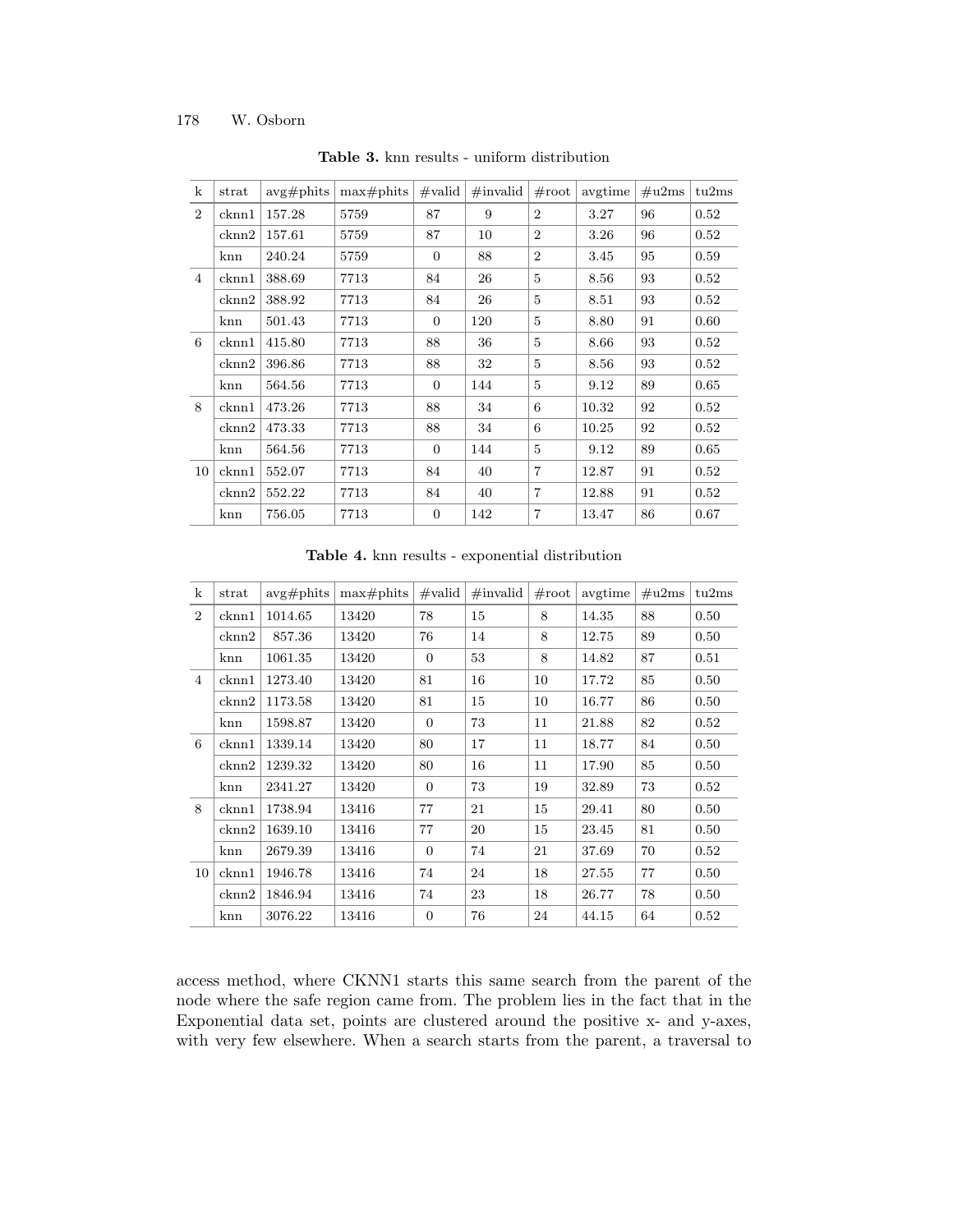

Fig. 4. Required update to safe region - 1NN



Fig. 5. Required update to safe region - kNN

obtain a point set may result in an invalid point set right from the start, and this search would proceed further up the tree in the same matter. Starting from the root will allow for drill-down to a lower node before the traversing needs to start. Therefore, this result is expected.

In addition, for the average CPU time it was noticeably lower for CKNN1 and CKNN2 than for repeated *k*-nearest neighbour searching. This is due to the elimination of multiple repetitions of really costly searches. If one search was costly but produced a safe region that was valid for several queries that